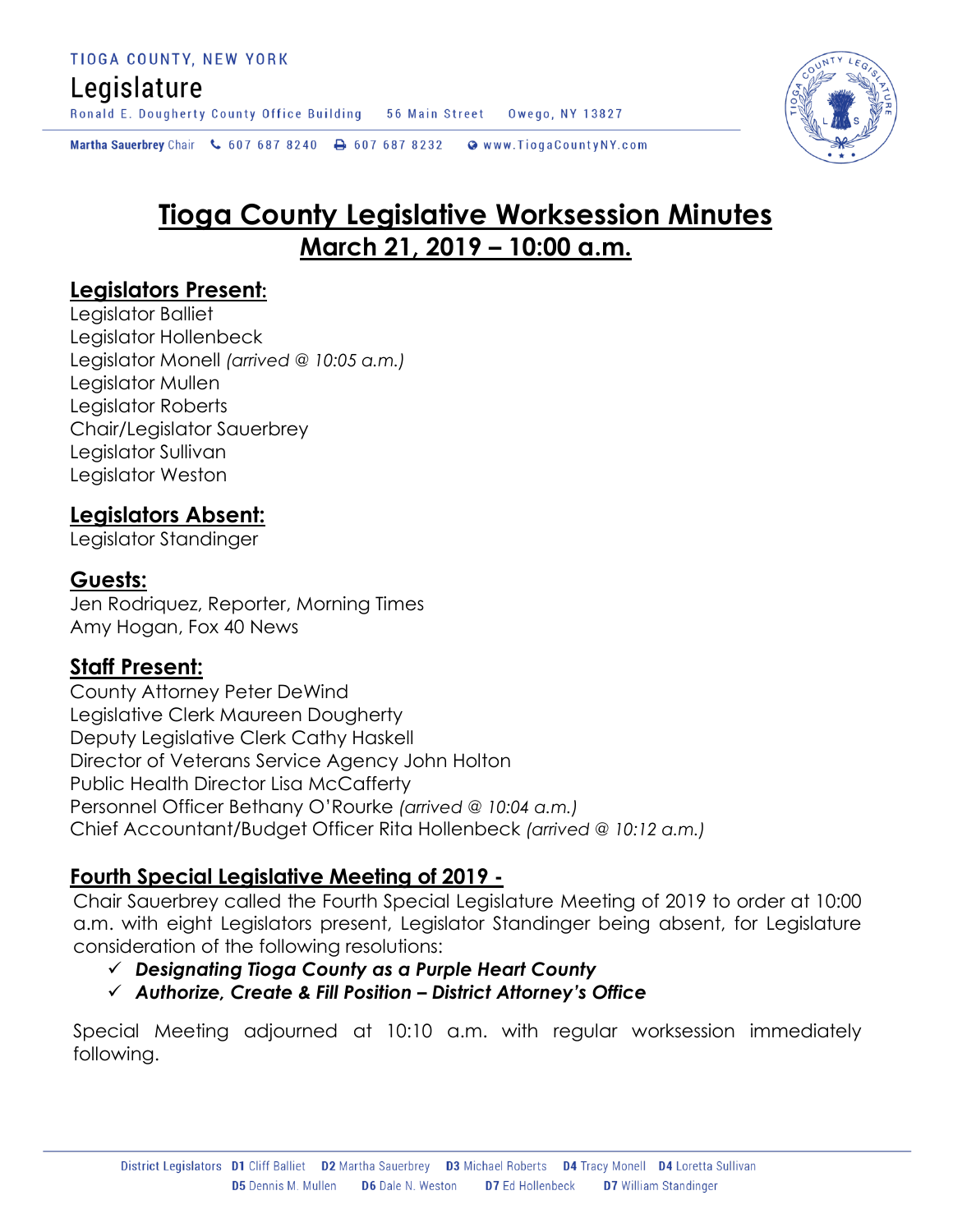#### TIOGA COUNTY, NEW YORK

## Legislature

Martha Sauerbrey Chair & 607 687 8240 <a>B</a>607 687 8232 <a>B</a>Www.TiogaCountyNY.com

### **Approval of Worksession Minutes – March 7, 2019 -**

Legislator Sullivan motioned to approve the March 7, 2019 Legislative Worksession minutes as written, seconded by Legislator Hollenbeck with Legislators Balliet, Hollenbeck, Monell, Mullen, Roberts, Sauerbrey, Sullivan, and Weston voting yes with Legislator Standinger being absent. Motion carried.

Owego, NY 13827

### **Action Items:**

There are currently no action items at this time.

Ronald E. Dougherty County Office Building 56 Main Street

### **Other –**

- **Welcome Home Vietnam Veterans Day-** Chair Sauerbrey reported the event on March 29, 2019 includes laying of the wreath at the Courthouse memorial park in the morning, program at the Owego VFW with the unveiling of the Purple Heart County sign, and lunch to follow. All Legislators are invited.
- **New Public Health Dental Van –** Chair Sauerbrey reported all Legislators should have received a ribbon-cutting announcement for the new dental van on Tuesday, April 9, 2019, at 1:00 p.m. at the County Office Building following the regular Legislature meeting. Chair Sauerbrey reported NYS Office of Community Renewal, Appalachian Regional Commission, and Floyd Hooker Foundation are the project contributors. Public Health Director McCafferty reported she saw the van yesterday and it is very impressive.
- **Driver Safety Training –** Chair Sauerbrey reported she forwarded the email from the County's Safety Officer to all Legislators indicating this training is a requirement in order to claim mileage reimbursements. Chair Sauerbrey reported Legislators Balliet, Monell, Sauerbrey, and Sullivan are due to take this training this year.
- **AIM Funding –** Chair Sauerbrey reported the Legislature recently passed a resolution and forwarded to the Governor's Office in opposition of his AIM funding proposal where counties are responsible for paying towns and villages their AIM funding. Chair Sauerbrey reported it was her understanding through communication with NYSAC that this proposal would not come to fruition at this time, as the Assembly and Senate no longer supported this proposal. However, this has since changed and this proposal is now back on the table. Chair Sauerbrey reported she received an email yesterday from Stephen Acquario, NYSAC, indicating it appears counties will be responsible for AIM funding to towns and villages although the details are not clear. Chair Sauerbrey reported AIM funding is connected to the Internet sales tax bill that has not yet been passed. Chair Sauerbrey reported the Governor believes that with the new Internet sales tax it will be a windfall for counties, therefore, they can afford to cover the cost of the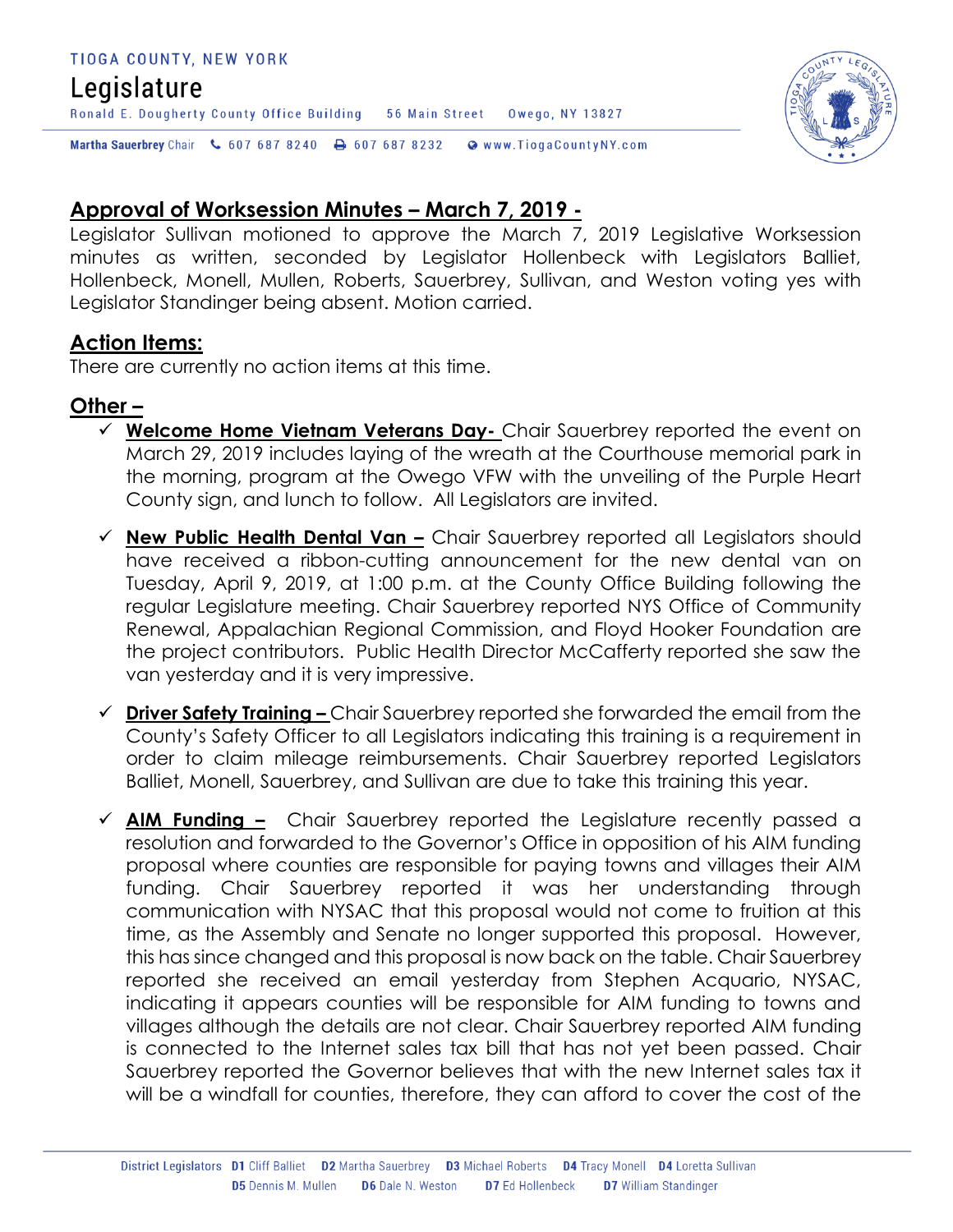

AIM funding to towns and villages. Chair Sauerbrey reported AIM funding for Tioga County in 2018-2019 is \$492,605 and payment is required by the end of this calendar year. The email indicated only the towns would need to be paid by the end of the year, therefore, unsure whether the State plans to cover the village cost.

Legislator Sullivan asked Budget Officer Hollenbeck how much the County is currently budgeting for sales tax. Ms. Hollenbeck reported approximately \$19 million.

Legislator Mullen reported if the County is required to pay the AIM funding it should not go into effect until such time the County receives the windfall from the Internet sales tax so we have the ability to do so.

Based on the potential fiscal impact document Chair Sauerbrey received, Tioga County is expected to receive \$548,531 in Internet sales tax; however, this is yet to be seen. Legislators questioned how this amount is projected since there are no established trends.

Legislator Sullivan reported the AIM funding connected to the Internet sales tax bill that has not been passed sounds similar to the ILS funding the County had to upfront and wait for State reimbursement. Legislator Sullivan inquired as to whether the AIM funding proposal is in conjunction with the Internet sales tax going into effect. Chair Sauerbrey reported the obligation for AIM funding is this year, but the Internet sales tax bill would not go into effect until next year.

Legislator Weston reported, in reality, it is not a windfall, but more like pass through funding.

Ms. Hollenbeck reported even though the AIM funding is potentially connected to the Internet sales tax it really isn't, as the proposal is for counties to be responsible for making towns and villages whole for their AIM funding regardless of whether there is a windfall of Internet sales tax. In addition, Tioga County local law outlines a percentage of the collected sales tax to be distributed and currently \$6 million dollars is distributed to the towns and villages. Ms. Hollenbeck questioned whether our local law would require an amendment to include Internet sales tax as part of this distribution when the State passes this bill.

Chair Sauerbrey reported Tioga County's highest municipality receiving AIM funding is the Town of Owego at \$145,000 and the least municipality is the Village of Nichols at \$8,000.

Legislator Weston inquired as to what the total percentage impact on the County budget would be for this year if we need to make the towns and villages whole for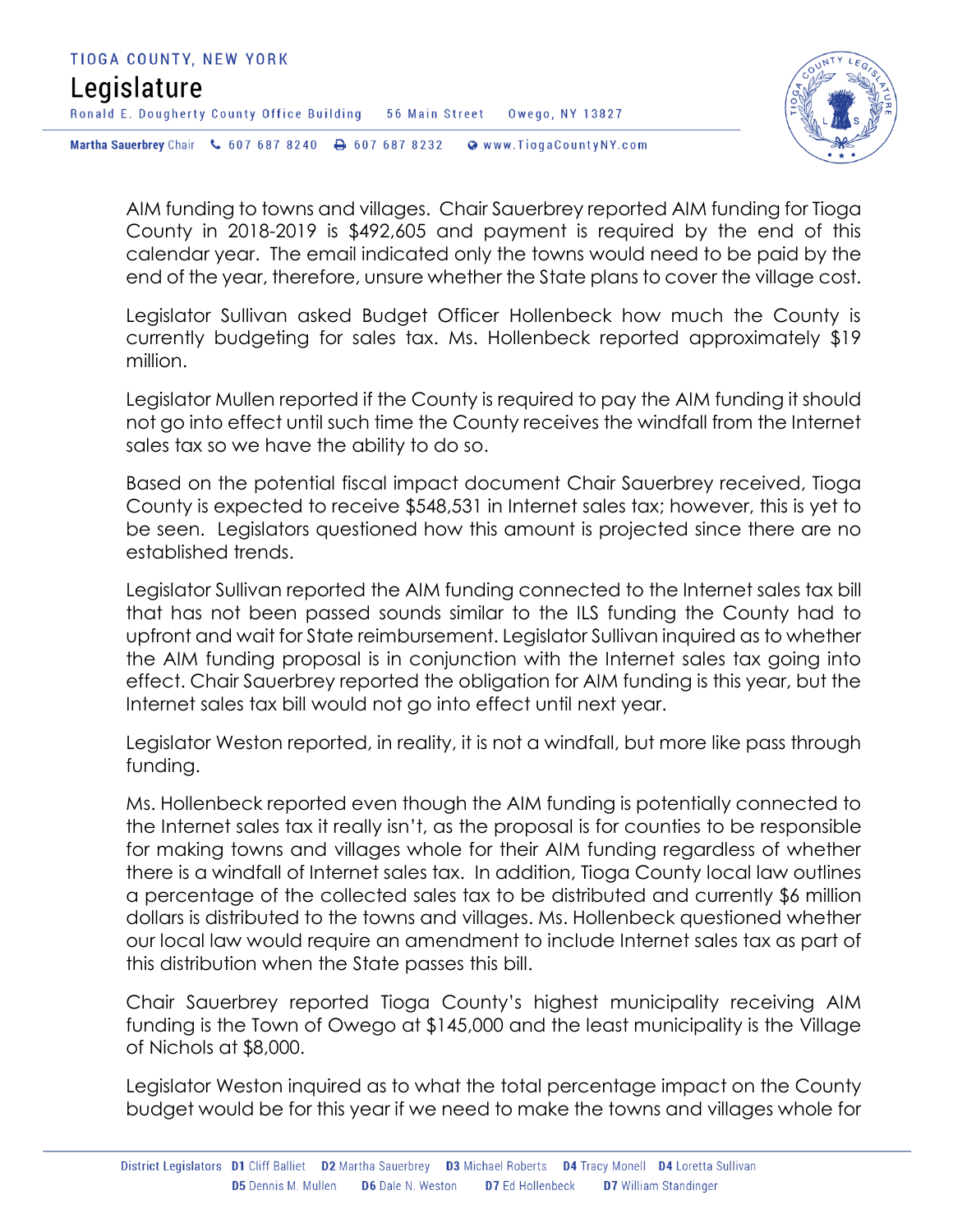

their AIM funding of \$500,000. Ms. Hollenbeck reported the tax levy is \$24 million dollars. Ms. Hollenbeck reported the percentage impact is approximately 2.5%.

Legislator Mullen reported the Legislature has been discussing making municipalities' whole in regards to property tax for the past couple of years and this is the same concept.

 *Move Over Law –* In light of the terrible tragedy that occurred last week on Route 17 in Nichols, NY, Legislator Sullivan wanted to gain a better understanding of NYS Move Over Law.

Legislator Sullivan reported a recommendation was made for installation of signage to allow motorists more knowledge and awareness of this law, therefore, inquired as to whether the County has the ability to make this request.

Legislator Mullen reported the County can make the request with NYS DOT and one of the County's main contacts for this request would be Emergency Services Director Simmons. Legislator Mullen further reported a county Sheriff is the only authority in the county that can close a highway down completely. Legislator Mullen reported State Troopers can temporarily shut down sections of the highway in the event of an accident, but only the Sheriff can close the entire highway.

Legislator Sullivan reported the signage would be informational only. Legislator Roberts expressed concern that this type of signage may give law enforcement and highway maintenance workers a false sense of security, as they need to be on guard at all times when on major highways. Instead of signage, it may be better to have law enforcement present to direct traffic.

Legislator Sullivan reported she understands the County can petition the State, but wanted a better understanding as to what was in the County's purview.

The Move Over Law is for all roads and identifies that all motorists must move over to the opposing lane if they have the ability to safely do so.

Legislator Sullivan inquired as to whether the County has any signage regarding the Move Over Law. Legislators were unaware of any county signage.

Chair Sauerbrey reported the Governor's Office is very much aware of this tragedy and believes this will be used to heighten awareness.